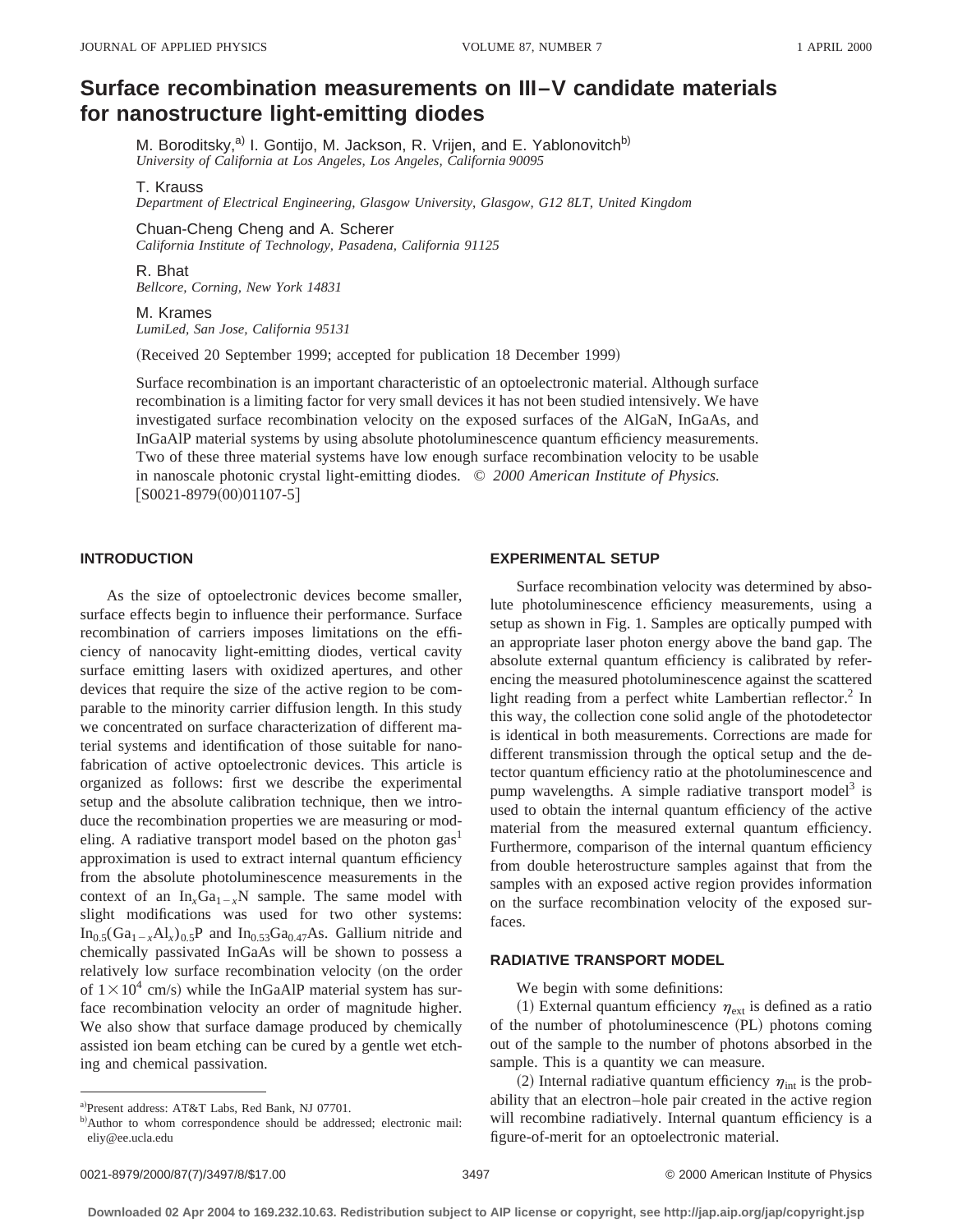

FIG. 1. Experimental setup for photoluminescence measurements. The absolute external quantum efficiency is measured by calibrating the measured photoluminescence from the sample against the reading measured from the laser scattered off a perfect white Lambertian reflector. The collection cone is the same for both measurements, so that only a correction for the system wavelength dependence of detector quantum efficiency has to be taken into account.

(3) Light extraction efficiency  $\eta_{\text{extraction}}$  is a fraction of internally generated PL photons that manage to escape from the sample. It depends strongly on the geometry of the sample. It also depends on the internal quantum efficiency if reabsorption in the active region has to be taken into account. For certain simple geometries, light extraction efficiency can be easily calculated.

~4! Finally, if optical pumping creates electron–hole pairs outside of the active region, we define collection efficiency  $\eta_{\text{coll}}$  as a fraction of carriers that diffuse to the active region. If all carriers are collected in the active region,  $\eta_{\text{coll}}$  $=1.$ 

Combining all these definitions, external quantum efficiency can be expressed in terms of the three other quantities, which can be measured or calculated:

$$
\eta_{\text{external}} = \eta_{\text{coll}} \eta_{\text{int}} \eta_{\text{extract}}.
$$
\n(1)

Initially we will describe a radiative transport model used to calculate internal quantum efficiency in GaN. (For InGaAlP and InGaAs the models employed are almost identical, except they take into account the samples' structure such as an absorbing substrate in the case of InGaAlP.) As can be seen from Fig.  $2(a)$ , the InGaN model considers a film of GaN (refractive index  $n_{\text{GaN}}$ =2.3) grown on the sapphire substrate with refractive index  $n<sub>S</sub>=1.8$ . There are two critical angles and two escape cones associated with them: total internal reflection at the semiconductor–air interface  $\theta_{C1}$  $= \arcsin(1/n_{\text{GAN}})$  and at the semiconductor–sapphire interface  $\theta_{C2}$ = arcsin( $n_S/n_{\text{GAN}}$ ). We employ geometrical optics to calculate escape and reabsorption probabilities. Spontaneous emission is assumed to have an isotropic angular distribution. Since the GaN film is relatively thick compared to the wavelength of light in the material [see Fig. 2(b)], a statistical ray optics model<sup>1</sup> is justified and the calculation of emission into individual electromagnetic modes $4$  is not necessary.

Suppose  $N_{\text{inc}}$  photons are incident on the sample.  $N_{\text{inc}}T_{\text{inc}}$  electron–hole pairs are created in the cap layer of the sample, where  $T_{\text{inc}}$  is the Fresnel transmission for the incident wave.  $N_1 = N_{\text{inc}} T_{\text{inc}} \eta_{\text{coll}}$  of them will reach the active region. If the material internal efficiency is  $\eta_{\text{int}}$ , then  $\eta_{int}N_1$  photons are emitted,  $E \eta_{int}N_1$  photons escape, and



FIG. 2. (a) The semiconductor structure corresponding to the radiative transport model consists of a thin semiconductor film sitting on a sapphire substrate. (b) The schematics of the AlGaN/InGaN MQW structure grown by MOCVD on a *C*-plane sapphire substrate.

 $Z\eta_{\text{int}}N_1$  photons are reabsorbed, where *E* is the escape probability of an emitted photon and *Z* is the reabsorption probability. Then the reabsorbed photons are reemitted in the amount  $Z\eta_{\text{int}}^2 N_1$ . Absorption and reemission continues leading to a number of escaped photons  $N_{\text{esc}}$  gives by the sum of a geometric series

$$
N_{\rm esc} = E \eta_{\rm int} N_1 + E \eta_{\rm int} (Z \eta_{\rm int} N_1) + E \eta_{\rm int} (Z \eta_{\rm int}) (Z \eta_{\rm int} N_1)
$$

$$
+ \dots = \frac{E \eta_{\rm int} N_1}{1 - Z \eta_{\rm int}}.
$$
(2)

It is clear from Eq.  $(2)$  that reabsorption plays a significant role only if internal quantum efficiency is high.

Keeping in mind that external quantum efficiency  $\eta_{\text{ext}}$ , the quantity that we measure, is the ratio of the number of escaped photons to the number of photons incident on the sample, i.e.,  $\eta_{ext} = N_{esc} / N_{inc}$ , we can invert Eq. (2) and solve it for internal quantum efficiency  $\eta$ <sub>int</sub>

$$
\eta_{\rm int} = \frac{(\eta_{\rm ext}/ET_{\rm inc})}{\eta_{\rm coll} + Z(\eta_{\rm ext}/ET_{\rm inc})}.
$$
\n(3)

The escape probability *E* is given by the Fresnel transmission probability  $T(\theta)$  integrated over the escape cone solid angle and divided by  $4\pi$  sr

$$
E = \frac{1}{4\pi} \int_0^{2\pi} d\varphi \int_0^{\theta_{C_1}} T(\theta) \sin \theta \, d\theta \approx \frac{\langle T \rangle}{4n_{\text{GAN}}^2} \approx 0.07,\quad (4)
$$

where  $\langle T \rangle$  stands for the transmission coefficient averaged over the escape cone. Now we will address the reabsorption probability *Z*.

The diameter of the pump laser beam is about 50  $\mu$ m, which is much larger than the InGaN/GaN film thickness  $(\approx 2 \mu m)$  and both are much thinner than the sapphire sub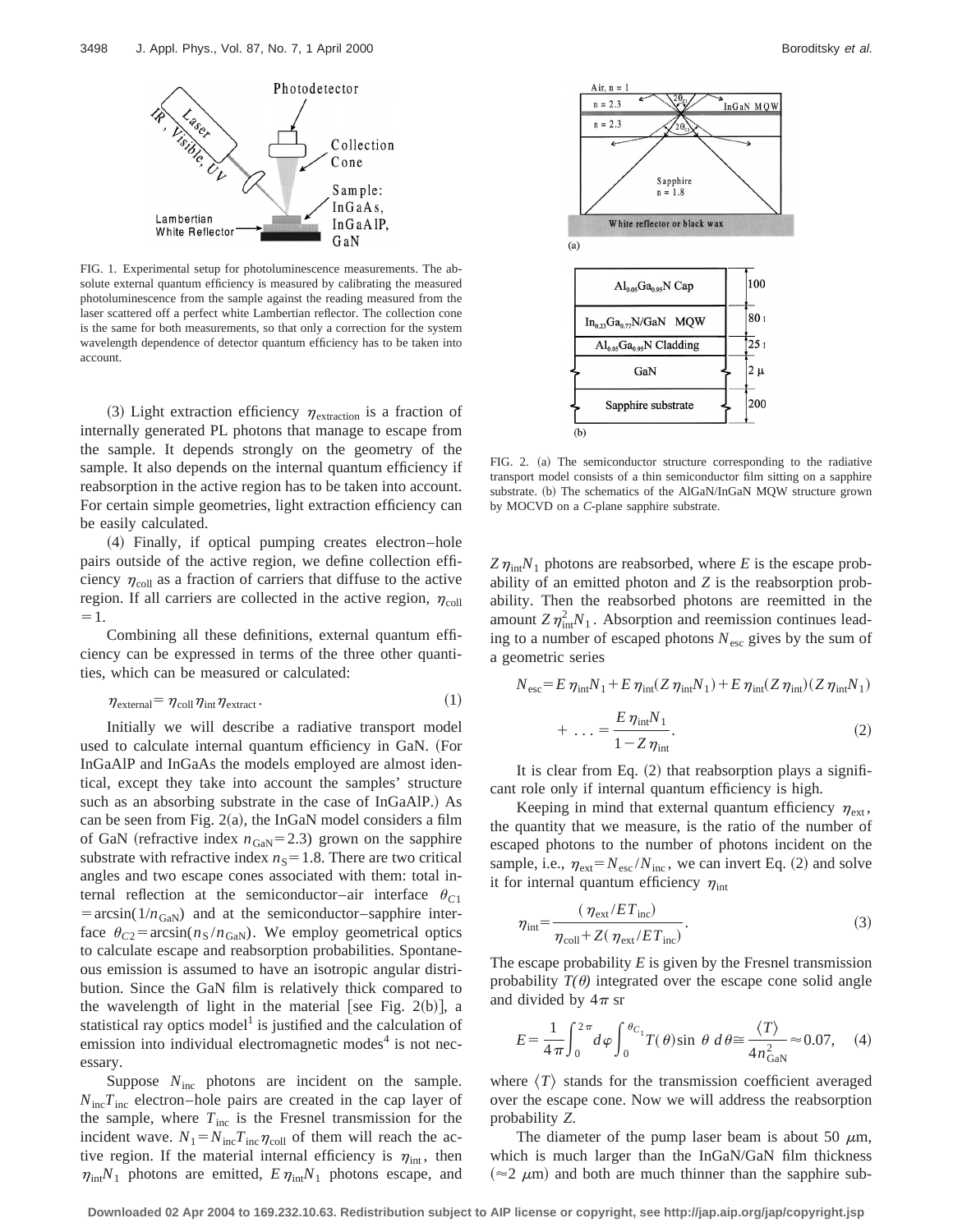strate. We will assume that photons reabsorbed outside of the optically pumped region are reemitted very inefficiently, due to the resulting low carrier concentration *np*. Therefore, reabsorption and reemission are important only for photons bouncing inside the thin InGaN film, while photons reflected from the bottom sapphire surface are negligibly recycled. Then the fraction *Z* of reabsorbed photons becomes the sum of three terms

$$
Z = \frac{1}{4\pi} \left[ \int_0^{2\pi} d\varphi \int_0^{\theta_{C_1}} (1 - e^{-\alpha d/\cos \theta}) R(\theta) \sin \theta \, d\theta \right. + \int_0^{2\pi} d\varphi \int_{\theta_{C_1}}^{\theta_{C_2}} (1 - e^{-\alpha d/\cos \theta}) \sin \theta \, d\theta + \int_0^{2\pi} d\varphi \int_{\theta_{C_2}}^{\pi - \theta_{C_2}} \sin \theta \, d\theta \right]
$$
(5)

representing three cone angle zones  $0 \rightarrow \theta_{C_1}$ ,  $\theta_{C_1} \rightarrow \theta_{C_2}$ , and  $\theta_{C_2} \rightarrow (\pi - \theta_{C_2})$ . The photons beyond ( $\pi - \theta_{C_2}$ ) transmit to the bottom of the sapphire substrate and are assumed not to contribute to the remission and not to reach the photodetector. In Eq.  $(5)$ ,  $R(\theta)$  is the polarization-averaged reflectivity of the GaN–air interface,  $\alpha$  is the reabsorption coefficient of the active region material at the photoluminescence wavelength, and *d* is the overall thickness of the absorbing quantum wells. The first term in Eq.  $(5)$  describes the reabsorption within the  $\theta_{C_1}$  inner escape cone. The second term corresponds to reabsorption of photons emitted within the second escape cone  $\theta_{C_2}$  but outside the first. These photons cross the active region once before they go into the substrate. The third term refers to reabsorption of totally internally reflected light in the semiconductor film. This last term dominates reabsorption and is simply  $\sqrt{1 - n_S^2/n_{\text{Gal}}^2} \approx 0.62 \approx Z$ , while the two other terms are merely corrections. In this analysis we have assumed that light reflected from the sapphire–air interface is reabsorbed outside of the optically pumped region and does not contribute efficiently to further photoluminescence.

There is a problem with Eq. (3), since the  $\eta_{\text{coll}}$  on the right hand side is not exactly known, but is surely less than 1. Therefore Eq. (3) gives a lower limit to  $\eta_{\text{int}}$ 

$$
\eta_{\rm int} \ge \frac{(\eta_{\rm ext}/ET_{\rm inc})}{1 + Z(\eta_{\rm ext}/ET_{\rm inc})}.
$$
\n(6)

Likewise, Eq.  $(3)$  can be solved for the collection efficiency  $\eta_{\rm coll}$ 

$$
\eta_{\text{coll}} = \frac{(\eta_{\text{ext}}/ET_{\text{inc}})(1 - Z \eta_{\text{int}})}{\eta_{\text{int}}}.
$$
\n(7)

Once again,  $\eta_{\text{int}}$  on the right hand side of Eq. (7) is not exactly known, but it is surely less than 1. Therefore we can use Eq.  $(7)$  to place a lower limit on carrier collection efficiency

$$
\eta_{\text{coll}} \ge (\eta_{\text{ext}}/ET_{\text{inc}})(1-Z). \tag{8}
$$

Thus a measurement of  $\eta_{ext}$  can place at a lower limit on  $\eta_{\text{int}}$  through Eq. (6) and a lower limit on  $\eta_{\text{coll}}$  through Eq.  $(8)$ . This procedure will be useful if the experimental results for  $\eta_{\text{ext}}$  points to limits on  $\eta_{\text{int}}$  and  $\eta_{\text{coll}}$  that are reasonably close to 1. For InGaN, for example, the limits will be shown to be  $0.87 \le \eta_{\text{int}} \le 1$  and  $0.87 \le \eta_{\text{coll}} \le 1$ , constraining the experimental values very tightly.

## **GALLIUM NITRIDE**

The InGaN multiple quantum well (MQW) structure schematically shown in Fig.  $2(b)$  was grown using metalorganic chemical vapor deposition (MOCVD) on a *C*-plane sapphire substrate.<sup>5</sup> It was optically pumped using the  $325$ nm line of a continuous wave  $HeCd$  laser.<sup>2</sup> The lower limit on internal quantum efficiency  $\eta_{\text{int}}$  measured and analyzed by Eq.  $(6)$  ranges from 40% to 87% for various samples. Variation in the sample quality was correlated with the number of quantum wells in the InGaN MQW region and was not attributed to the properties of the GaN cap layer. Such high internal quantum efficiencies allowed us to calculate the upper limit on the surface recombination at the GaN surface using the considerations below.

The optical absorption length for the 325 nm wavelength in the GaN cap layer is only  $80 \text{ nm}$ , which is comparable to the cap layer thickness  $L_{cap} = 100$  nm. Therefore the pump light is absorbed everywhere throughout the cap layer of the GaN, and the electron–hole pairs generated near this surface need to diffuse into the MQW region, as shown in Fig.  $2(b)$ , to contribute to photoluminescence. Since the observed collection efficiency  $\eta_{\text{coll}}$  is quite good, the diffusion length  $L_D$ in GaN must be greater than the cap thickness  $L_{cap} = 100$  nm. The solution of the diffusion equation in this case provides an upper limit on collection efficiency

$$
\eta_{\text{coll}} \leqslant \frac{D/L_{\text{Cap}}}{D/L_{\text{Cap}} + S} + \frac{S}{D/L_{\text{Cap}} + S} \left( \frac{1}{\alpha L_{\text{Cap}}} - \frac{1}{e^{\alpha L_{\text{Cap}}} - 1} \right), \quad (9)
$$

where *S* is the surface recombination velocity and *D* is the ambipolar diffusion constant, the diffusion constant of the slower species, which are holes. Inverting Eq.  $(9)$  yields an upper limit on the surface recombination velocity in Al<sub>0.05</sub>Ga<sub>0.95</sub>N, which is  $S \le 0.3D/L \sim 3 \times 10^4$  cm/s with the diffusion constant assumed<sup>7</sup> to be 1 cm<sup>2</sup>/s in undoped  $Al_{0.05}Ga_{0.95}N.$ 

We also made a measurement of the sample with the 300 nm thick cap layer and the same quantum well  $(QW)$ . In this case the absorption length was smaller than the cap thickness, that is  $\alpha L_{\text{Cap}} \geq 1$ , and the last term in Eq. (9) becomes small. The expression for the collection efficiency becomes simpler, corresponding to having all carriers generated at the surface (see Appendix)

$$
\eta_{\text{Coll}} \le \frac{D/L_{\text{Cap}}}{D/L_{\text{Cap}} + S}.\tag{10}
$$

The value for surface recombination velocity obtained from this measurement with the same assumption was  $S = 2.8$  $\times 10^4$  cm/s, in good agreement with the previous result.

The optical model described above neglects reflections from the bottom surface of the sapphire substrate since most of those photons are reflected and absorbed outside of the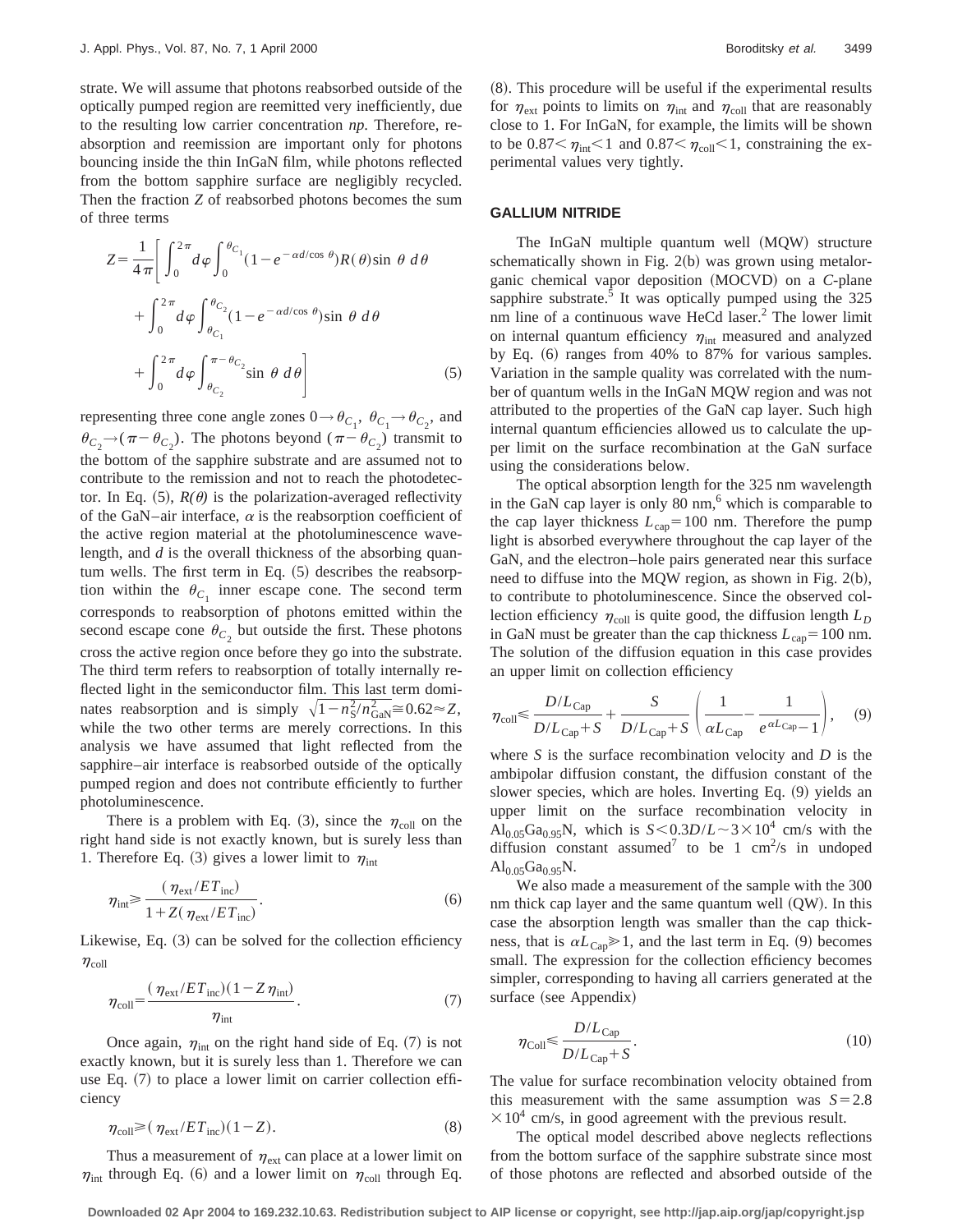

FIG. 3. Dry etching produces good surface morphology but causes damage which reduces drastically the material photoluminescence efficiency. This can be recovered by a subsequent 5 s KOH: $H<sub>2</sub>O$  (0.04 M) wet-etching step that removes the damage.

optically pumped region, and cannot be re-emitted. The pump level for these experiments was 10 mW onto a 50  $\mu$ m diam spot, or  $\sim$  500 W/cm<sup>2</sup>. At lower pumping intensities the internal PL efficiency goes down, due to the requirement of a high *np* product to generate high efficiency. Therefore absorption and emission outside of the pumped region is inefficient and can be neglected.

Fabrication of nanoscale devices often involves dry etching. However, as is the case with GaAs and InP compounds, we found that the dry etching process leaves a damaged GaN surface, which increases the surface recombination velocity. In our experiment, the PL of an ''as-grown'' GaN sample was first measured to determine the internal quantum efficiency and the surface recombination velocity (SRV), which was found to be  $S = 2.8 \times 10^4$  cm/s. The sample was then etched in a chemically assisted ion beam etching machine for 1 min in  $Ar^+ + Cl_2$ , which removed 30 nm from the top cap layer. Figure 3 shows that after etching, the integrated PL from the sample dropped by a factor of 3.5, and SRV increased to  $S = 7 \times 10^4$  cm/s. However, a gentle wet etching<sup>8</sup> in KOH: $H<sub>2</sub>O$  (0.04 M) for 5 s resulted in a dramatic recovery of the PL efficiency, with a consequent decrease in the surface recombination velocity, back to  $S = 2.9 \times 10^4$  cm/s, as shown in Fig. 3. It is interesting that the wet etching depth was only 5–10 nm of material, which indicates that the damage introduced by the dry etching step is very shallow, allowing it to be effectively removed.

# **InGaAlP**

In this case we studied samples consisting of a 0.75  $\mu$ m thick  $In_0$ <sub>5</sub>(Ga<sub>1-x</sub>Al<sub>x</sub>)<sub>0.5</sub>P ( $\lambda$ =630 nm) active region doped at  $n=10^{17}$  cm<sup>-3</sup> level sandwiched between *n*-type InAlP cladding layers grown on an absorbing GaAs substrate [Fig.  $4(a)$ ]. The sample was optically pumped with the cw 568 nm argon–krypton laser, which is not absorbed by the InAlP cladding layer. This isotype double heterostructure allowed us to be unconcerned about *p-n* junction effects. Internal quantum efficiency of the as-grown double heterostructure sample was measured to be 80%. After the top cladding was removed with a  $H_3PO_4$ :  $H_2O$ :  $H_2O$  (5:1:1) etching solution as shown in Fig.  $4(b)$ , the surface of the active region was exposed to air. The PL signal, and hence internal quantum



FIG. 4. (a) The InGaAlP sample consists of  $0.75 \mu m$  thick  $In_{0.5}(Ga_{0.92}Al_{0.08})_{0.5}P$  ( $\lambda$ =630 nm) active region doped at the *n*  $=10^{17}$  cm<sup>-3</sup> level sandwiched between *n*-type InAlP cladding layers grown on absorbing GaAs substrate. (b) When the top InAlP cladding layer is etched away, the nonradiative surface recombination on the exposed surface of the active region becomes the dominant recombination process.

efficiency, dropped by a factor of 30. Since the thickness of the active region is less than the typical diffusion length in this material system, and there is a potential barrier at the substrate side of the active layer, the carrier density distribution is constant, even though electron–hole generation occurs mostly at the top interface (see Appendix). For that reason internal quantum efficiency of an as-grown structure and a structure with an exposed active region is simply determined by competition between the radiative and nonradiative recombination rates. The efficiency of the intact double heterostructure is

$$
\eta_{\text{as-grown}} = \frac{1/\tau_R}{1/\tau_{\text{NR}} + 1/\tau_R},\tag{11}
$$

and the efficiency when the InAlP cap of the double heterostructure is etched away is

$$
\eta_{\text{etched}} = \frac{1/\tau_R}{1/\tau_{\text{NR}} + 1/\tau_R + S/L},\tag{12}
$$

where  $\tau_R$  and  $\tau_{NR}$  are radiative and nonradiative minority carrier lifetimes and *L* is the thickness of the active region. We can estimate the surface recombination velocity from the doping level of the active region  $N_D = 10^{17}$  cm<sup>-3</sup> and a typical value of the radiative recombination constant  $B \sim 4$  $\times 10^{-10}$  cm<sup>3</sup>/s using Eq. (11). The recombination rates would be  $1/\tau_R = BN_D = 4 \times 10^7 \text{ s}^{-1}$ ,  $1/\tau_{NR} = 10^7 \text{ s}^{-1}$ . The surface recombination velocity is easily obtained from Eq.  $(12)$  and equals  $S = 10^5$  cm/s. This is about twice the surface recombination velocity previously reported for InGaP.<sup>10</sup> Surface treatment with ammonium sulfide used in Ref. 10 did not show any increase in PL signal. The poor surface prop-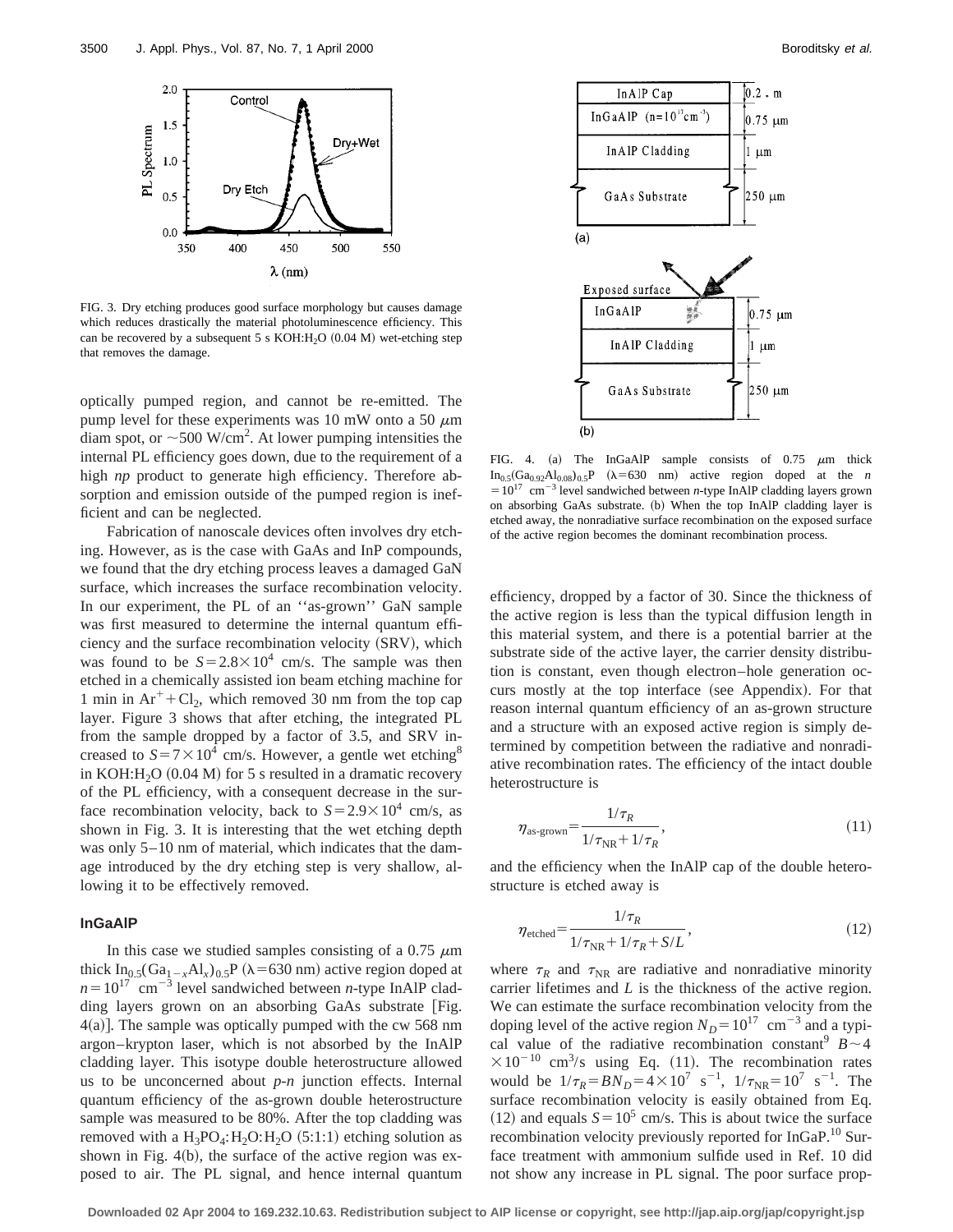

FIG. 5. Dependence of PL signal from the InGaAlP sample on the etch depth. The experimental data are shown with open circles. The signal increases as the cap layer gets thinner, and drops when the active layer becomes exposed. The solid line represents the fit obtained from solving the diffusion equation.

erties could be attributed to the presence of aluminum and its oxidation. The measured surface recombination velocity, although significantly higher than in GaN, is still an order of magnitude lower than that of an AlGaAs surface. Still there is a chance that some chemical treatment or regrowth technique might be established for the InGaAlP material system. In our PL measurements on the exposed active region, the surface degraded during a 30 s interval under an 8 mW laser beam focused to a 50  $\mu$ m diam spot. Every time the laser beam was moved to a new location on the sample, the PL refreshed, and then decayed again. At lower pump power, the surface degraded more slowly. This observation suggests the possibility of sealing or passivation of the surface before it oxidizes.

We have also used an ultraviolet laser emitting at 325 nm to measure the surface recombination velocity in the In<sub>0.5</sub>Al<sub>0.5</sub>P cap layer. Unlike the experiments with the Kr–Ar laser, the pump light in this case is absorbed in the top  $In_0, A1_0, P$  layer. The absorption length at the 325 nm wavelength $11$  is only 13 nm and thus the carrier photogeneration occurs in a very thin layer close to the sample surface. An absolute external quantum efficiency measurement was performed on the ''as-grown'' sample, using a setup similar to that described in Fig. 1. The sample was then etched in a solution of  $H_3PO_4$ :  $H_2O_2$ :  $H_2O$  (5:1:1), with an etch rate of 2.2 nm/s and the PL efficiency as a function of remaining cap thickness was plotted. At first we saw a large increase in the external PL emitted by the sample, until we reached an etch depth of about 280 nm. This happened because the carrier generation region was getting closer to the potential well. For larger etch depths, the PL dropped rapidly and stabilized at a very low level, below that of the ''as-grown'' sample, as shown with open circles in Fig. 5. The rapid decrease corresponds to the complete removal of the top InAlP cap layer, when the active region becomes exposed to  $air<sup>12</sup>$ . This introduces a large defect density, increasing the nonradiative recombination rate.

The increase in PL as the etch depth increases from 0 to 280 nm, just prior to the exposure of the active region, is explained by considering all the possible recombination channels for the photogenerated carrier concentration. The distribution of carriers with depth *z*, measured from the sample surface, obeys the diffusion equation and can be written as

$$
n(z) = \frac{n_0}{\sinh(L/L_D)} \cdot \sinh\left(\frac{L-z}{L_D}\right),\tag{13}
$$

where  $n_0$  is the carrier concentration at the surface ( $z=0$ ), *L* is the thickness of the InAlP layer, and  $L<sub>D</sub>$  is the carrier diffusion length. If *P* denotes the total carrier concentration generated per area per time, the carriers will recombine according to

$$
P = S \cdot n(z)|_{z=0} + \int_0^L \frac{n(z)}{\tau} dz - D \frac{\partial n}{\partial z} \bigg|_{z=L}, \tag{14}
$$

where *S* is the surface recombination velocity of the InAlP cap layer, *D* is the ambipolar diffusion coefficient and  $\tau$  is the carrier lifetime. The first term in Eq.  $(14)$  describes the fraction of carriers that recombine at the surface. The second term accounts for recombination in the InAlP layer and the third one represents the fraction of carriers collected by the active region. The collection efficiency  $\eta_{\text{coll}}$  is the ratio of the last term and the total recombination rate *P*

$$
\eta = -\frac{D}{P} \left. \frac{\partial n}{\partial z} \right|_{z=L} . \tag{15}
$$

After algebraic manipulations, Eqs.  $(14)$  and  $(15)$  result in a simple expression for the collection efficiency  $\eta_{\text{coll}}$ 

$$
\eta_{\text{coll}} = \left[ \frac{SL_D}{D} \cdot \sinh(L/L_D) + \cosh(L/L_D) \right]^{-1}.
$$
 (16)

The first 14 points in Fig. 5 correspond to thinning down the cap layer, and can be used to extract  $L<sub>D</sub>$  and  $S/D$  by fitting Eq.  $(16)$  to them. The fitted curve is plotted as a solid line in Fig. 5. The values obtained for the fitting parameters were  $L_D$ =131.3 nm and *S*/*D*=0.098 nm<sup>-1</sup>. The diffusion length resulting from the fitting is small, corresponding to a lifetime of only  $\tau = L_D^2/D = 173$  ps, where a diffusion coefficient of  $D=1$  cm<sup>2</sup>/s was assumed. Using this same value of *D* in conjunction with the *S/D* value obtained above, a surface recombination velocity  $S = 9.8 \times 10^5$  cm/s is obtained. This is a factor of 10 higher than the surface recombination velocity obtained for the active region, which is probably related to the 50% aluminum concentration in the InAlP cladding layer.

## **InGaAs**

Surface recombination velocity was also studied on a 20 nm *n*-type  $In_{0.53}Ga_{0.47}As$  single QW structure with InP cladding layers grown on an InP substrate and separated from the substrate by an undoped  $1 \mu m$  InGaAs etch-stop layer as shown in Fig.  $6(a)$ . The QW donor impurity concentration was  $n \sim 10^{18}$  cm<sup>-3</sup>. This structure was designed for the fabrication of a thin-film cavity-enhanced light-emitting diode, a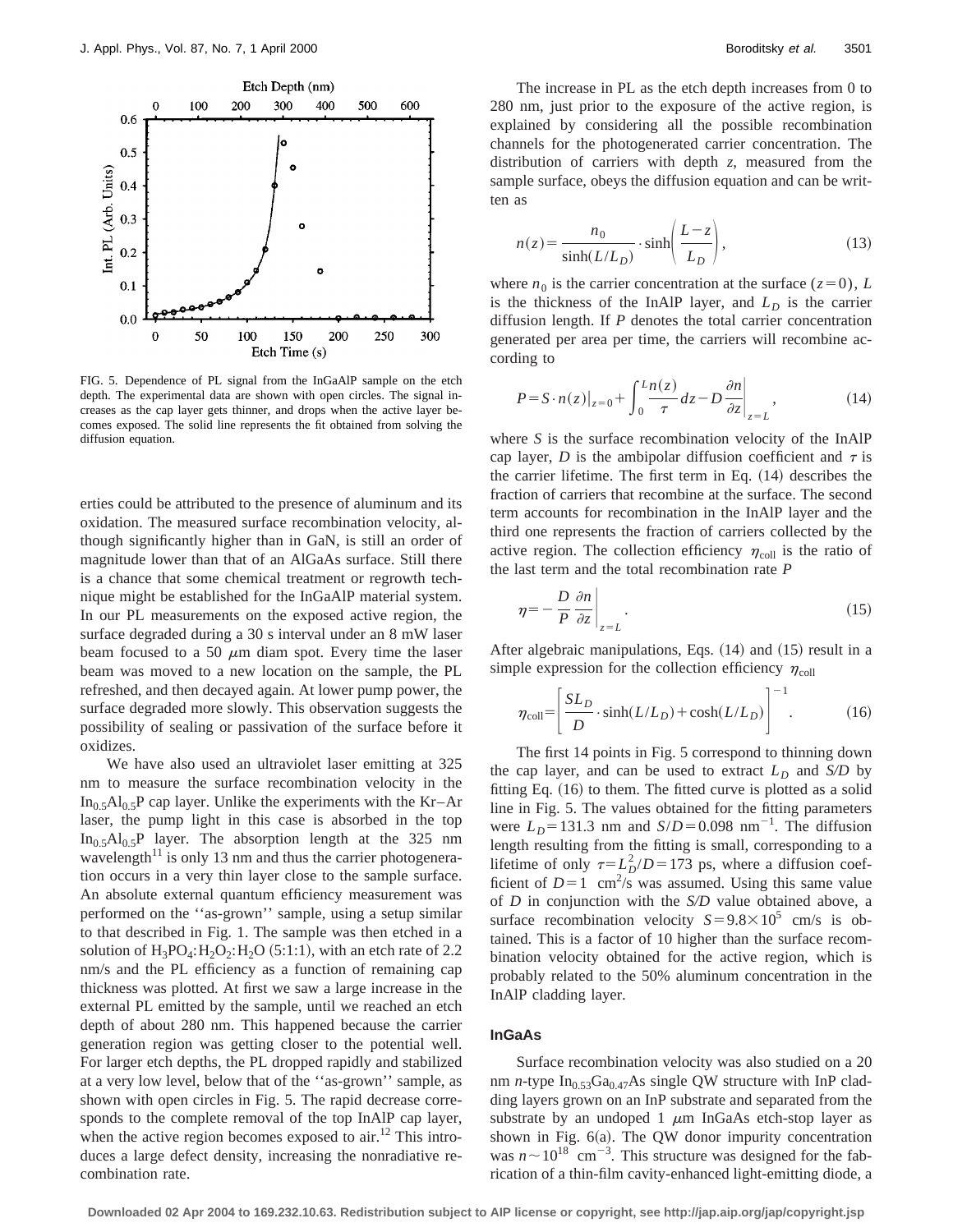

FIG. 6. (a) An *n*-type  $In<sub>0.53</sub>Ga<sub>0.47</sub>As single quantum well structure with InP$ cladding layers was grown on a InP substrate and separated from the substrate by an undoped InGaAs etch-stop layer. (b) A set of mesas of widths ranging from 0.12 to 2  $\mu$ m was etched so that the edges of the active region were exposed. The structure was bonded to a glass slide after the substrate removal process.

process that involves making an array of holes in the QW structure and bonding it onto a glass slide.<sup>13</sup> We are interested in measurements of surface recombination velocity on the vertical walls produced by chemically assisted ion beam etching (CAIBE) and in finding chemical treatments in order to minimize it. A set of mesas with widths ranging from 0.12 to 2  $\mu$ m was etched as shown in Fig. 6(b) so that the active region edges were exposed. The overall double heterostructure was bonded to a glass slide prior to a total substrate removal process, as shown in Fig.  $6(b)$ . Internal quantum efficiency of the as-grown double heterostructure sample was nearly 100%. The ratio of the photoluminescence from the mesa etched sample to the PL signal from the intact double heterostructure depends on the surface recombination velocity and the width of the mesa. As in the  $In_{0.5}(Ga_{1-x}Al_x)P$ case, the width of all mesas was smaller than a diffusion length, and the carrier density was uniform across the mesa. In this case the expression for quantum efficiency of the etched samples is very similar to that used for InGaAlP

$$
\eta_{\rm int} = \frac{1/\tau_R}{1/\tau_R + 2S/w},\tag{17}
$$

where  $w$  is the mesa width. The factor of 2 in the denominator comes from two exposed surfaces instead of one for the InGaAlP case. Also, we neglected bulk nonradiative recombination since the PL measurements of the unetched material showed internal quantum efficiency close to 100%. Equation  $(17)$  can be transformed into

$$
\frac{1}{\eta_{\text{int}}} = 1 + 2S \,\tau_R \frac{1}{w},\tag{18}
$$



FIG. 7. Inverse quantum efficiency plotted vs inverse mesa width. The slope of the fitted lines are equal to  $2S\tau_R$ .

so that slope of the straight line  $1/\eta$  vs  $1/w$  gives the value of  $2S\tau_R$  as shown in Fig. 7. The value of the relative constant *B*, assumed to be the same as in the InGaAlP case, was used to calculate  $\tau_R$ , leaving *S* as the only adjustable parameter. A surface recombination velocity  $S = 4.5 \times 10^4$  cm/s was obtained by fitting Eq.  $(18)$  to the data for the mesas etched using the CAIBE technique (shown in circles in Fig.  $7$ ). After the surface damage was removed using the gentle wet etch in  $H_2SO_4$ : $H_2O_2$ : $H_2O$  (1:8:5000) solution (triangles in Fig. 7) SRV decreased to  $S=1.7\times10^4$  cm/s. Further improvement was observed after a 5 min long passivation in a solution of ammonium sulfide  $(NH_4)_2S$  (squares, SRV=1.5)  $\times 10^4$  cm/s). It turned out that surface damage depends on the ion energy of the etching process. The reported results correspond to 500 V  $Ar^+$  accelerating potential in the CAIBE process. The ion damage seems to be significantly deeper when 1500 V voltage is employed, resulting in larger surface recombination velocities and requiring more intensive cleaning.

#### **SUMMARY OF MATERIAL PROPERTIES**

In this article we studied surface recombination velocities in InGaN, InGaAlP, InAlP, and InGaAs material systems using absolute calibration photoluminescence measurements. The surface recombination velocity is shown to be  $\leq$ 3  $\times 10^4$  cm/s on GaN,  $\leq 1.5 \times 10^4$  cm/s on passivated InGaAs,  $\sim 10^5$  cm/s on In<sub>0.5</sub>(Ga<sub>0.9</sub>Al<sub>0.1</sub>)<sub>0.5</sub>P, and  $\sim 10^6$  cm/s on  $In_0, A1_0, B$ . We also showed that residual surface damage caused by dry etching could be removed by proper surface treatment. These results suggested that InGaAs and GaN are the most favorable material systems for nanofabrication of active devices based on photonic crystals.

We have also studied the ion damage produced during ion-beam etching. For GaN, it was found that the surface recombination velocity increased by a factor of 3.5 after removal by dry etching of 30 nm from the top layer. However, a gentle wet etching in KOH: $H<sub>2</sub>O (0.04 M)$  for 5 s resulted in a dramatic recovery of the PL efficiency, with a consequent decrease in the surface recombination velocity, back to its original value.

It is interesting that a similar effect was obtained for the InGaAs material. The dry etching step produced shallow damage, resulting in a surface recombination velocity increase by a factor of 3. A wet etching step in a  $H_2SO_4$ :  $H_2O_2$ :  $H_2O$  (1:8:5000) solution, performed after the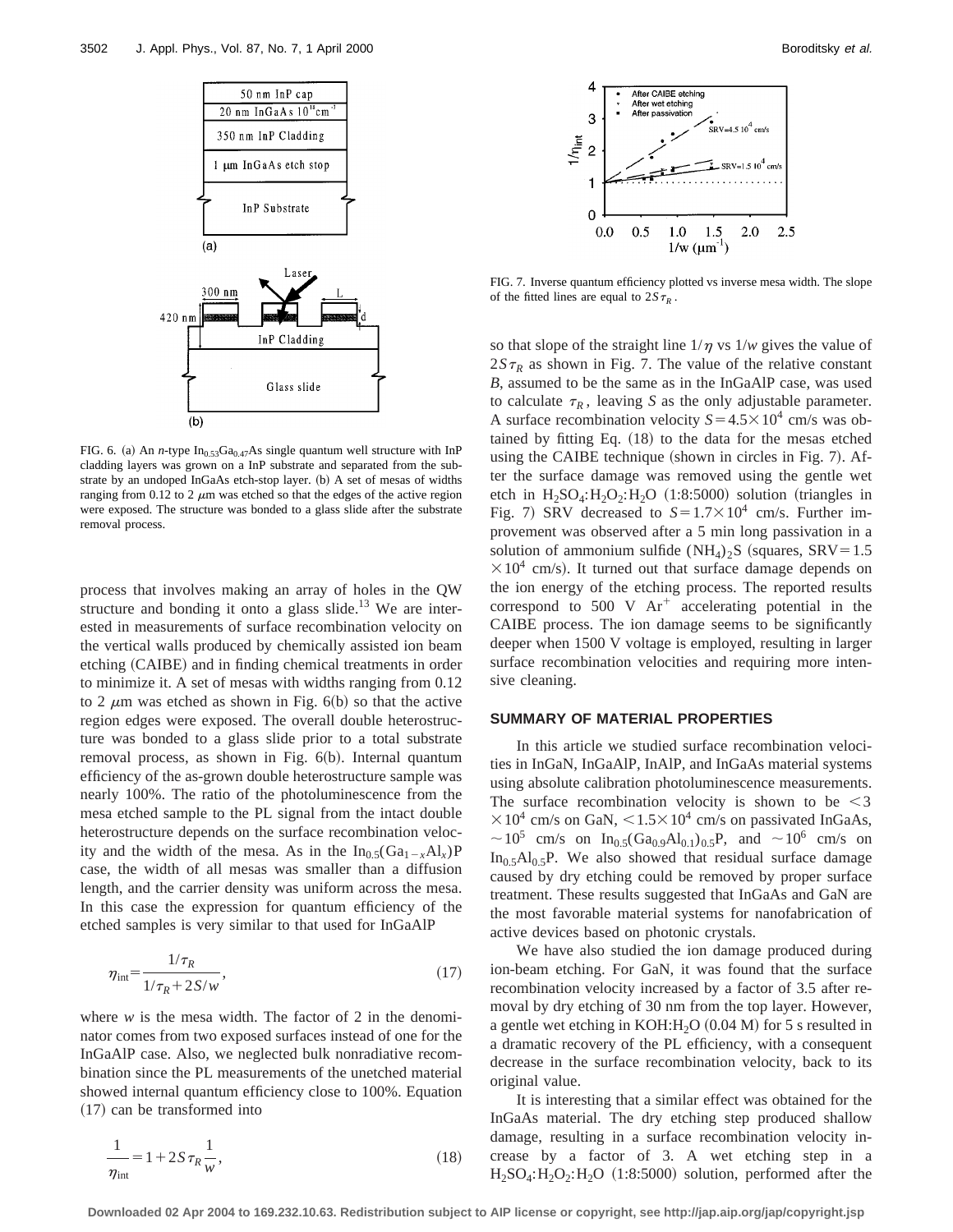

FIG. 8. The carriers are generated close to the surface with surface recombination velocity *S* and diffuse towards the potential well. The corresponding carrier density profiles are in Fig. 9. The light rays are indicated by the arrows from the left.

dry etching, resulted in a recovery of the PL efficiency and a reduction of the surface recombination velocity to its original value. Moreover, the ion damage depends on the ion energy of the etching process. As the accelerating potential in the dry-etching process is increased, more damage is produced, requiring a more intensive wet-etching cleaning.

## **APPENDIX: SOME SOLUTIONS OF THE DIFFUSION EQUATION**

We list here some solutions of the steady state diffusion equation, that we used to model carrier distribution profile in two different configurations, which is given by

$$
-D\nabla^2 n + \frac{n}{\tau} = G,\tag{A1}
$$

where *D* is the ambipolar diffusion constant,  $\tau$  is the carrier lifetime, and *G* is the volume carrier generation rate. In our experiments the carriers were generated by band-to-band absorption of incident light. In all our experiments the diffusion equation had to be solved in only one dimension. The presence of an open surface imposes the following boundary condition:

$$
-D\frac{dn}{dx} = Sn,
$$
 (A2)

where *S* is called SRV, and is an important characteristic of a semiconductor surface or interface.

## **1. Injection on one side (Fig. 8)**

We consider a case when the incident light with photon flux density *J* is all absorbed in the cap region and produces electron–hole pairs close to the cap surface characterized by the surface recombination velocity *S*. The generated carriers have to diffuse into the collection region as in Fig. 8. A situation like this took place in the GaN and  $In_0, A1_0, P$  experiments with a thin cap layer. If the cap thickness is *L*, and the open surface is located at  $x=0$ , and the collecting potential well is at  $x=L$ , the boundary conditions are

$$
-D\frac{dn(0)}{dx} = Sn(0)
$$

and

$$
n(L)=0.\tag{A3}
$$

 $L < L_D$ 



FIG. 9. Carrier distribution profiles  $n(x)$  and collection efficiencies corresponding to the photon flux *J* absorbed close to the surface with surface recombination velocity *S*. The cap layer of thickness *L* is characterized by the carrier lifetime  $\tau$  and diffusion constant *D*. We introduce a diffusion length  $L_D = \sqrt{\tau D}$  and diffusion velocity  $V_D = \sqrt{D/\tau}$ . The vertical axes are marked with the carrier density for each case.  $(a)$ ,  $(b)$ ,  $(c)$ , and  $(d)$  represent different combinations of diffusion lengths and surface recombination velocities. The top left corner of each square gives a formula for  $\eta_{\text{coll}}$ , the efficiency in each case.

sion length  $L_D \equiv \sqrt{\tau D}$  and diffusion velocity  $V_D \equiv \sqrt{D/\tau}$ . Figure 9 summarizes carrier distribution profiles and collection efficiency dependence for four simple yet important cases.

When the cap is thick,  $L \ge L_D$ , as in cases (a) and (c), the collection efficiency is exponentially small, because most of the carriers recombine inside the cap or at the surface. If the surface recombination rate is small [case  $(a)$ ], that is *S*  $\langle V_D, \rangle$ , the carriers recombine in the volume. In the presence of fast surface recombination [case  $(c)$ ], most of the carriers recombine at the surface and the rest in the volume of the cap layer.

The situation changes if the cap layer is thinner than the diffusion length,  $L \ll L_D$  [cases (b) and (d)]. The solution of the diffusion equation is a straight line, and the recombination loss is negligible in the bulk of the cap. If the surface recombination is small, as in case  $(b)$ , the collection efficiency approaches 100%. In the opposite case of strong SRV, the collection efficiency is

$$
\eta_{\text{coll}} = \frac{1}{1 + \frac{L}{L_D} \frac{S}{V_D}}.\tag{A4}
$$

As can be seen from the four cases in Fig. 9, a high collection efficiency requires both a low surface recombination velocity and a thin cap layer.

## **2. Uniform injection (Fig. 10)**

We consider the case when the incident light with uniform photon flux density *J* is absorbed throughout an active area, providing a uniform volume carrier generation rate *G*, as shown in Fig. 10. The photoinduced electron–hole pairs can either recombine nonradiatively at the exposed surfaces

Collection efficiency  $\eta_{\text{coll}}$  is the fraction of the carriers that reach the collecting potential well. We define the diffu-